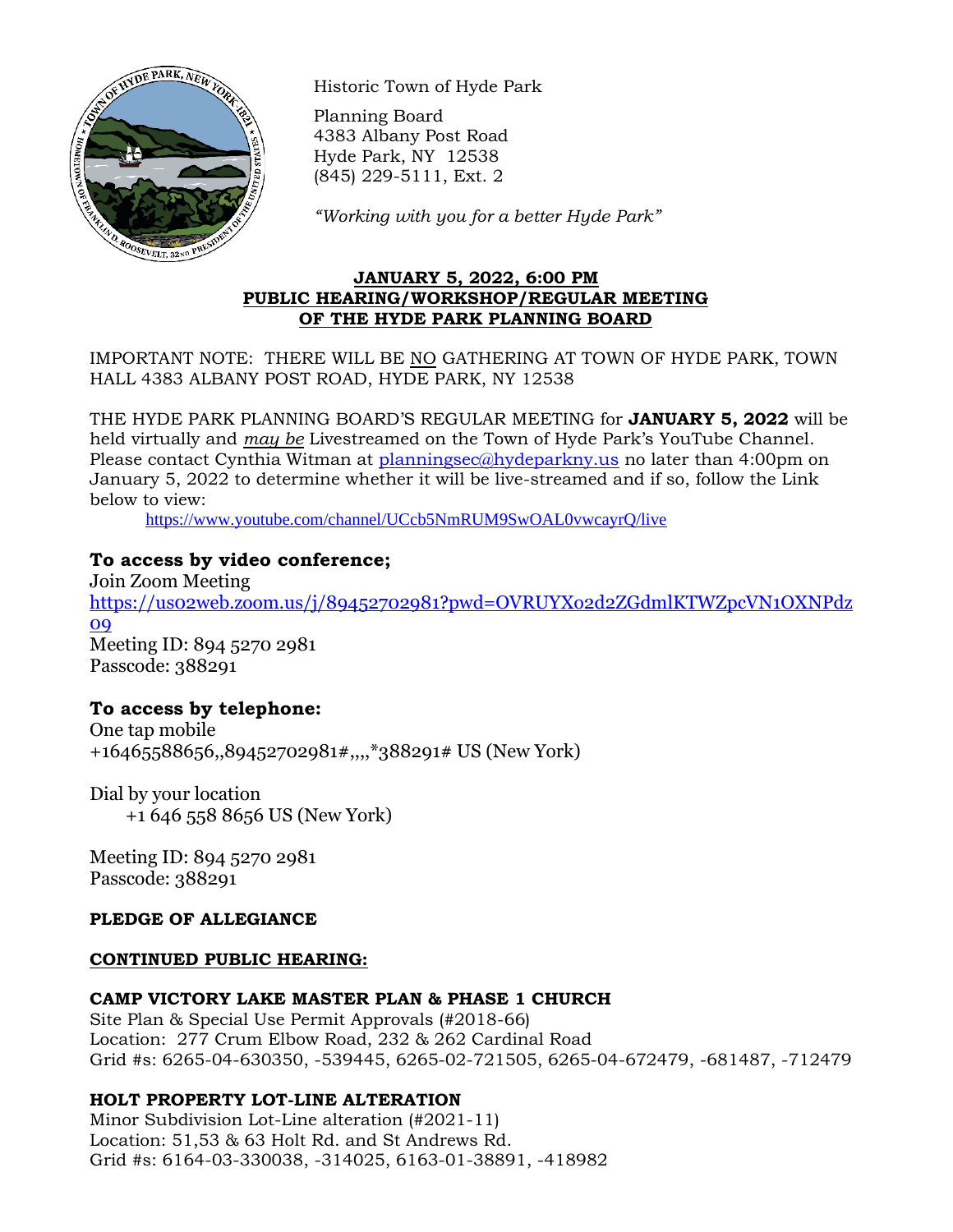#### **KEY CONSTRUCTION OFFICE/STORAGE UNITS**

Site Plan Approval (#2020-30) Location: 1234 Route 9G Grid #: 6165-04-524481

#### **WORKSHOP:**

#### **DISABLED VETERANS' BEE FARM**

Site Plan Approval Animal Husbandry (#2021-58) Location: 47 Morris Drive Grid #: 6165-02-690640

#### **OTHER BUSINESS:**

#### **MASTROENI, JENIFFER**

Site Plan Approval Animal Husbandry (#2021-52) Location: 9 Gary Drive Grid #: 6163-02-512792

#### **DALEY, JAMES**

Site Plan Waiver Approval Front Porch Roof Replacement (#2021-60) Location: 42 Beadart Place Grid #: 6065-19-739100

### **NUVANCE HEALTH MEDICAL PRACTICES**

Sign Permit Recommendation Free-Standing, Wall and Window (#2021-61) Location: 4068 Albany Post Road Grid #s: 6164-03-006457

#### **PRE-SUBMISSION WORKSHOP:**

### **NRI-CIA HOTEL and VILLAS**

Site Plan Approval Hotel & Homes Location: 483-487 Albany Post Road Grid #s: 6064-04-932144, 6063-02-889857

### **ADJOURNMENT:**